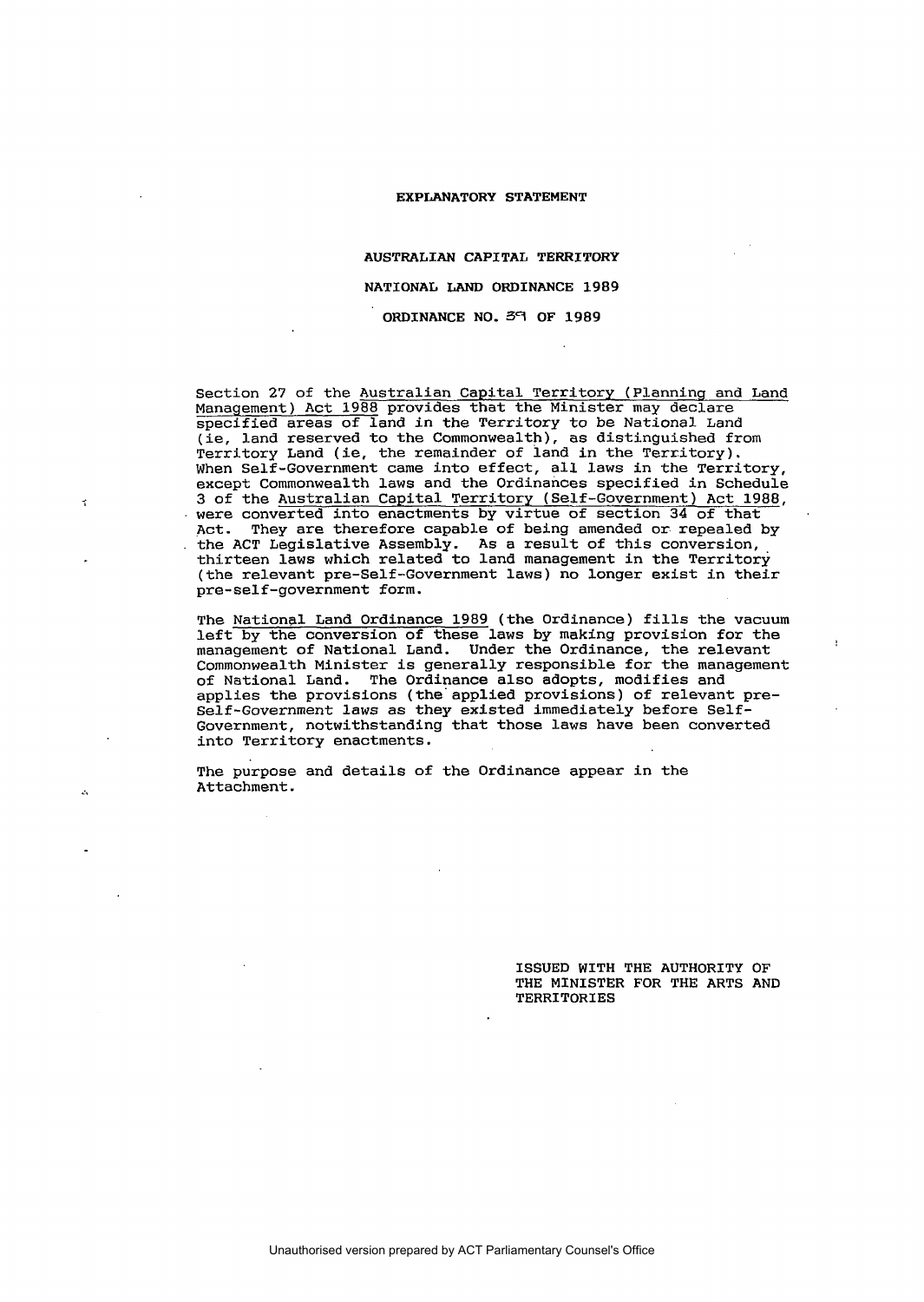#### NATIONAL LAND ORDINANCE 1989

**ATTACHMENT** 

Section 1 cites the short title of the Ordinance as being the National Land Ordinance 1989.

Section 2 provides that the Ordinance commences on the day on which section 22 of the Australian Capital Territory (Self-Government) Act 1988 commences (referred to as Self-Government  $\overline{Day}$ ).

Section 3 is an interpretation provision.

Section 4 provides that the Minister is to manage National Land on behalf of the Commonwealth, subject to the provisions of the<br>relevant pre-Self-Government laws as modified and applied by this Ordinance.

Subsection 5(1) has the effect that, subject to the modifications specified elsewhere in section 5 and in the Schedule, the provisions of the following pre-Self-Government laws will apply to National Land from Self-Government Day:

- (a) the City Area-Leases Ordinance-1936;
- the City Area Leases Regulations  $(b)$
- the Crown Lands Act 1984 (New South Wales in its application  $(c)$ in the Territory);  $\sim 10^4$  $\mathcal{L}^{\text{max}}_{\text{max}}$

 $\sim$   $\sim$ 

**Contract Contract** 

- the Dedication by User Limitation Act 1902 (New South Wales  $(d)$ in its application in the Territory);
- the Lakes Ordinance 1976;  $(e)$
- $(f)$ the Leases Ordinance 1918;
- the Leases Regulations;  $(g)$
- the Leases (Special Purposes) Ordinance 1925;  $(h)$
- $(1)$ the Protection of Lands Ordinance 1937;
- the Public Roads Act 1902 (New South Wales in its  $(i)$ application in the Territory);
- $(k)$ the Recovery of Lands Ordinance 1929;
- the Roads and Public Places Ordinance 1937; and  $(1)$

Unauthorised version prepared by ACT Parliamentary Counsel's Office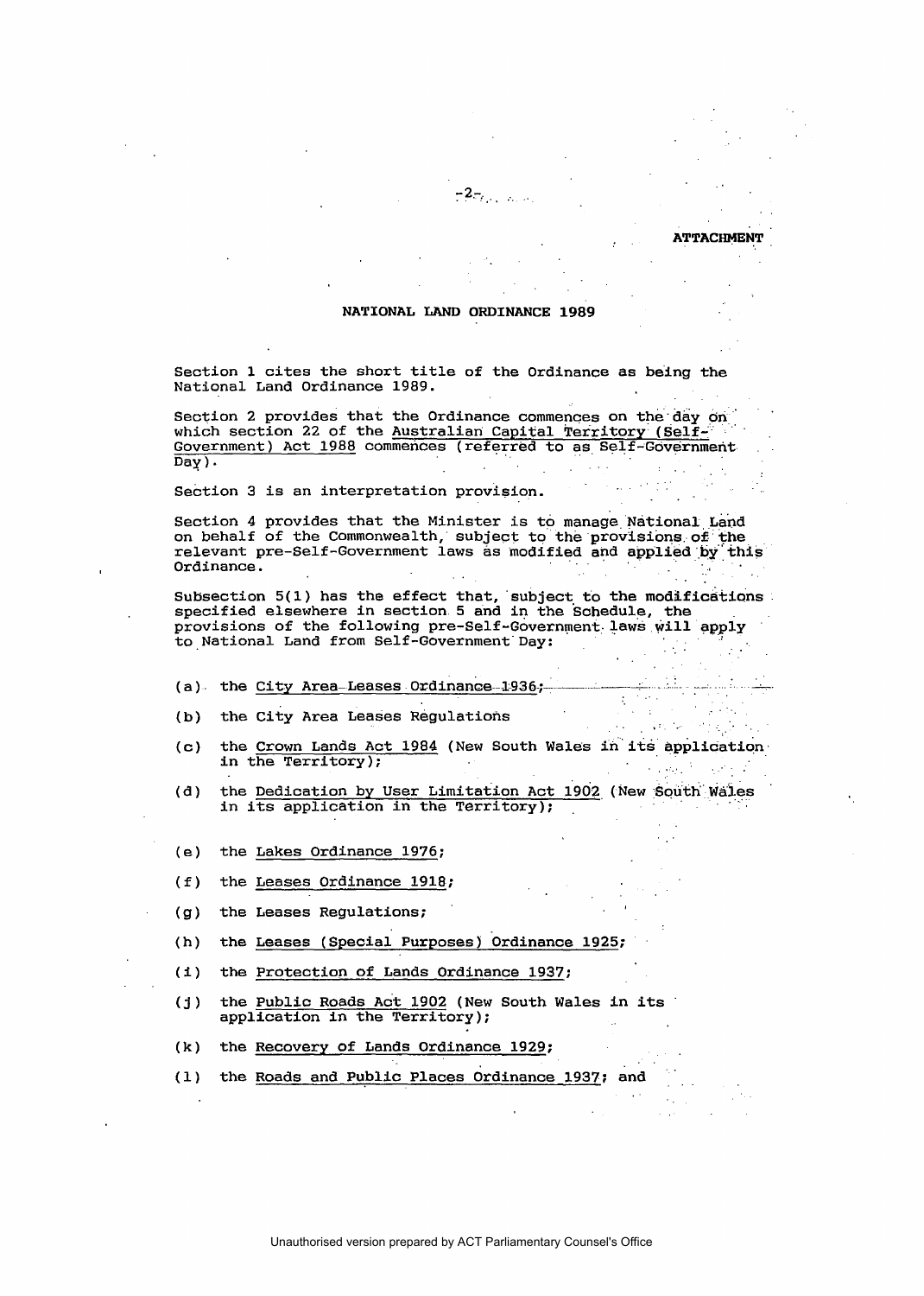## (m) the Trespass on Commonwealth Lands Ordinance 1932.

Subsection 5(2) provides that none of the applied provisions apply to Territory Land or make unlawful conduct which is otherwise lawful under a Territory enactment, unless the contrary intention appears.

Subsection 5(3) ensures that a reference in a provision applied by subsection 5(1) to a relevant pre-Self-Government law, or to a provision of such a law, has effect as if it were a reference to an applied provision or provisions.

Subsections  $5(4)$  to  $5(10)$  provide that the particular matters or things which the named relevant pre-Self-Government laws regulate are limited, for the purposes of the applied provisions, to those matters or things as they relate to National Land. In the case of the City Area Leases Ordinance 1936, the City Area Leases Regulations, the Leases Ordinance 1918, the Leases Regulations and the Leases (Special Purposes) Ordinance 1925, this limitation is subject to the contrary intention appearing.

Paragraphs  $5(5)(c)$  and  $5(10)(b)$  also update a reference to a member of the Police Force of the Territory to a reference to a police officer.

Section 6 enables the Minister, acting on behalf of the Commonwealth, to enter into an arrangement with the Territory under which the Territory administers the applied provisions for the Commonwealth and provides the services of Territory public servants for that purpose.

 $\overline{1}$ 

Section 7 confers a regulation making power on the Minister.

Section 8 deals with transitional matters.

×,

 $\mathbf{r}$ 

Subsection 8(1) ensures that a person who held an office or 'position before Self-Government Day under a provision which is an applied provision, continues to hold that office or position after Self-Government Day.

Subsection 8(2) ensures that instruments made, acts or things done or decisions made under a provision of a relevant pre-Self-Government law which is an applied provision, and which relate to National Land, continue as if made or done under an applied provision.

Subsection 8(3) deems a reference in a continued instrument to land or a matter related to land to be, after Self-Government Day, a reference to National Land or a matter related to National Land. Matters which occurred before Self-Government Day are not be affected by this provision.

The Schedule modifies the applied provisions. Few of the modifications affect the substantive law: most are formal changes to reflect the situation after Self-Government Day and to ensure the applied provisions have effect in relation to National Land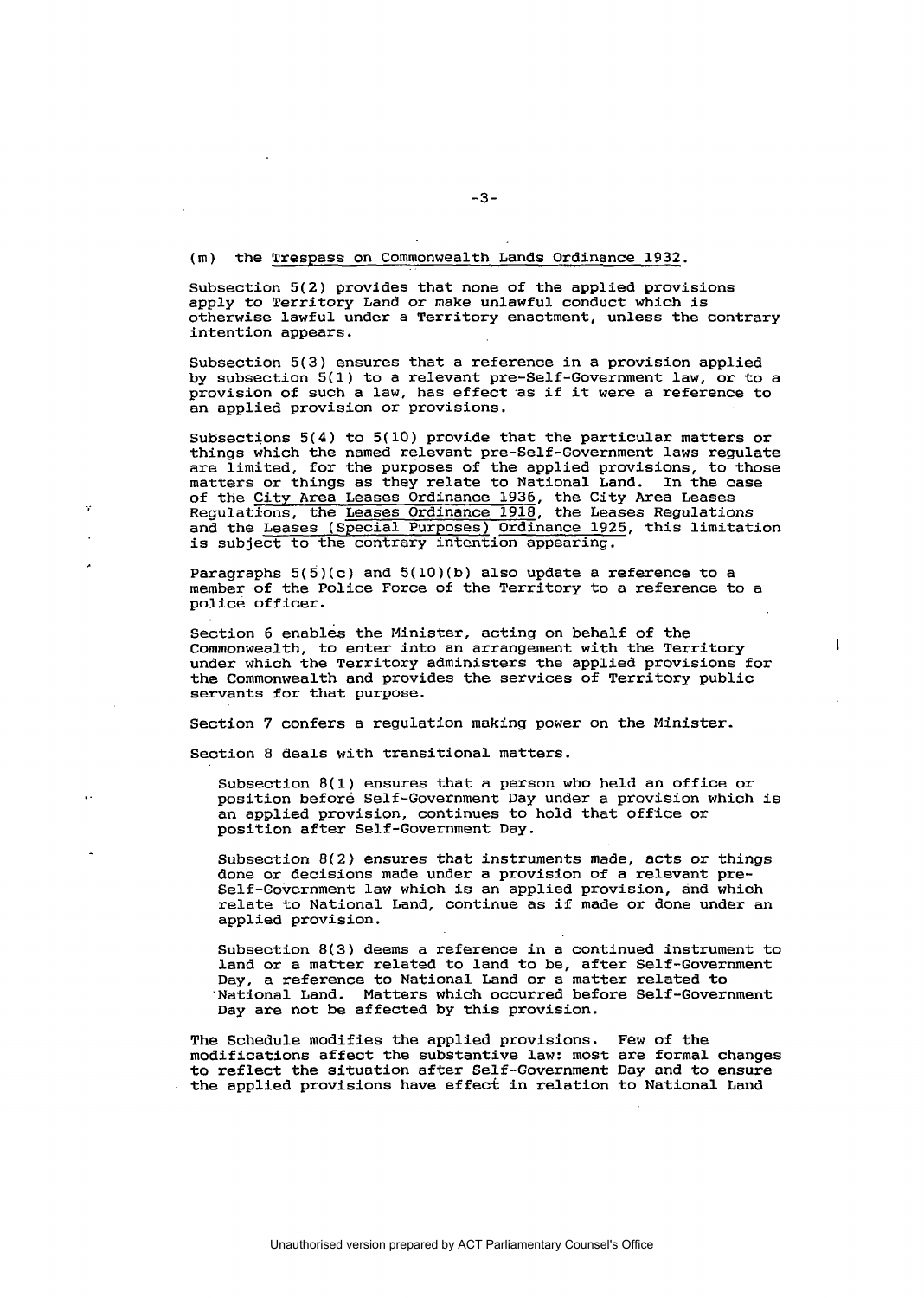only. The opportunity has also been taken to delete or update obsolete citations or references and to make other minor changes in the interests of improved drafting style.

The modifications which affect the substantive law are described  $h$ elow.  $\mathcal{L}^{\mathcal{A}}$  , where  $\mathcal{L}^{\mathcal{A}}$  are  $\mathcal{L}^{\mathcal{A}}$  , and  $\mathcal{L}^{\mathcal{A}}$  are  $\mathcal{L}^{\mathcal{A}}$ 

CITY AREA LEASES ORDINANCE 1936

Section 4 is modified to ensure that the applied provisions will apply only to National Land within the City Area.

Subsection 19(8) is amended to make it clear that the relevant. law for the purposes of subsection 19(1) is the City Area Leases<br>Ordinance 1936 as it existed immediately before 1 January 1971.

Lija. Section 28AA be omitted. This removes a limitation on the Minister's discretion to issue a certificate that a building and development covenant in an individual lease, among several like leases in a subdivision under the Unit Titles Ordinance 1970, has been complied with. na single

Subsections 31(6) to 31(10) are omitted and new subsections.  $31(6)$ ,  $31(7)$  and  $31(8)$  substituted. The new provisions (which relate to sharing the costs of dividing fences) are to the same<br>effect as the ones they replace, except that they apply only to<br>parcels of land which were both leased at the time the fence was built and that, where National Land adjoins Territory Land, the applied provisions apply as if the Territory Land were National Land.  $\sim 20$ **State State State** 

Subsection 32(3) provides that where a lease of National Land adjoins a lease of Territory Land, the Territory Land is treated as National Land for the purposes of section 32.

Section 37 is modified to ensure that the applied provisions of. the Leases Ordinance 1918 do not apply to leases made or continued under the applied provisions of the City Area Leases Ordinance 1936.

CITY AREA LEASES REGULATIONS

Regulation 3 and the Schedule are omitted. This deletes a standard form of lease which is no longer relevant. By virtue of applied section 5 of the City Area Leases Ordinance 1936, the Minister retains full discretion to determine the form which leases of National Land in the City Area take.

LEASES ORDINANCE 1918

New subsection  $4A(4)$  provides that, where National Land leased under this Ordinance adjoins Territory Land leased under the Leases Act 1918 of the Territory, the Territory Land is treated as National Land for the purposes of subsections 4A(2) and 4A(3). Those subsections deal with boundary fences.  $\mathcal{A}$  . The contribution of the state  $\mathcal{A}$